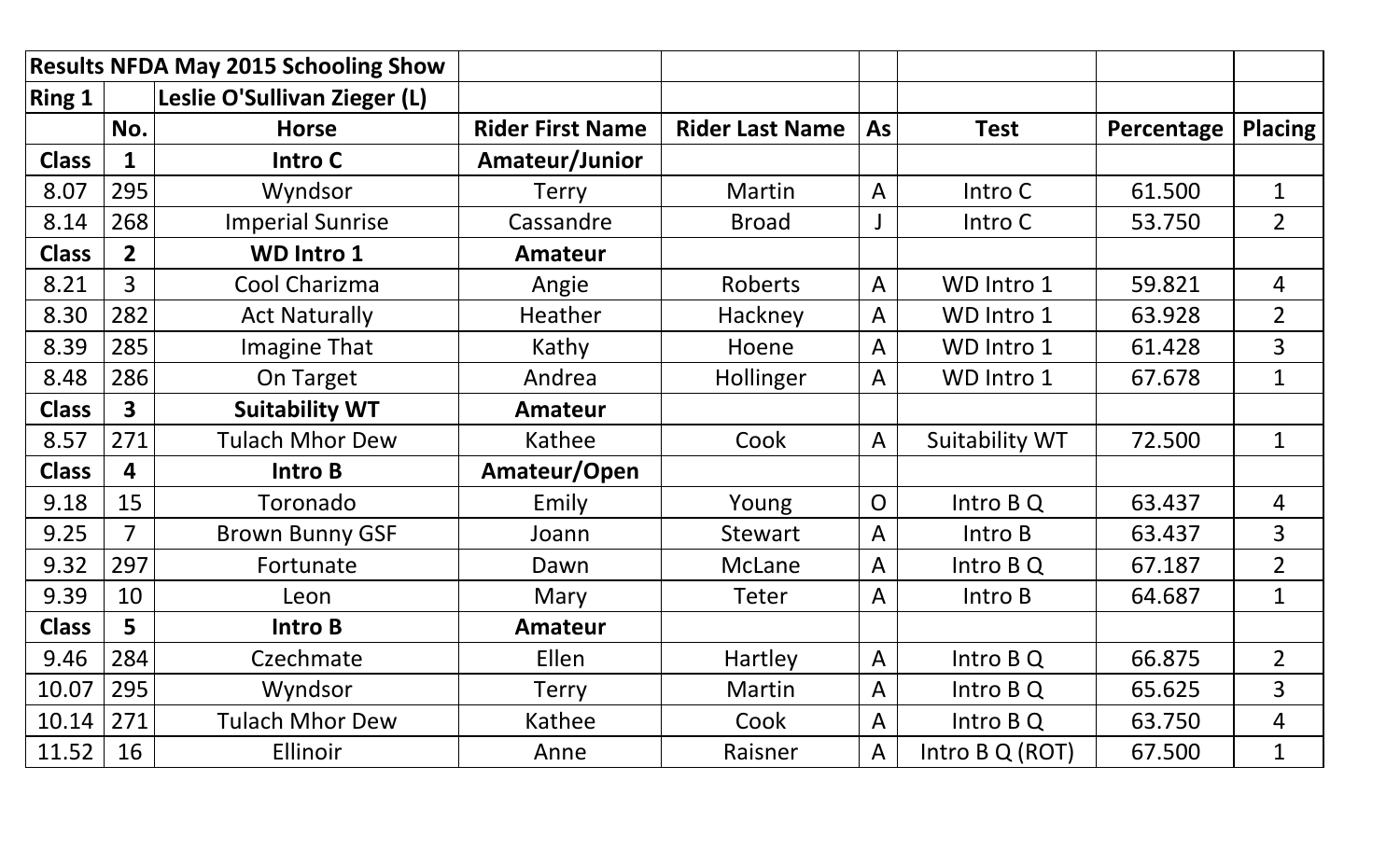| <b>Class</b> | 6   | <b>Training 3</b>          | <b>Amateur</b> |                   |                |                   |        |                |
|--------------|-----|----------------------------|----------------|-------------------|----------------|-------------------|--------|----------------|
| 10.21        | 5   | Donna Gracia               | Linda          | Scott             | $\mathsf{A}$   | <b>Training 3</b> | 69.318 | $\mathbf{1}$   |
| 10.28        | 287 | <b>Reason to Smile</b>     | Alexandra      | Hutzler           | A              | <b>Training 3</b> | 63.181 | 6              |
| 10.35        | 299 | <b>Seeking Skip Secret</b> | Alexa          | Peterson          | $\mathsf{A}$   | Training 3        | 63.181 | 5              |
| 10.42        | 13  | Momma's Harley             | Denise         | <b>Williams</b>   | $\mathsf{A}$   | Training 3        | 65.000 | $\overline{2}$ |
| 10.49        | 274 | <b>Copper Chancellor</b>   | Carole         | Ellmaker          | $\mathsf{A}$   | Training 3 Q      | 63.409 | $\overline{4}$ |
| 10.56        | 276 | Mabel                      | <b>Beth</b>    | Gould             | A              | Training 3 Q      | 64.772 | $\overline{3}$ |
| <b>Class</b> | 7   | <b>Training 3</b>          | <b>Amateur</b> |                   |                |                   |        |                |
| 11.03        | 273 | <b>Artful Dodger</b>       | Maria          | Croft             | $\mathsf{A}$   | Training 3 Q      | 62.954 | $\overline{4}$ |
| 11.10        | 6   | Rudger fan it Noarderein   | Lisa           | Spallone          | A              | Training 3 Q      | 67.954 | $\mathbf{1}$   |
| 11.17        | 264 | Zwartz Eisberg             | Mary           | Baer - Fiorentino | A              | Training 3 Q      | 62.045 | 5              |
| 11.24        | 4   | <b>Tattersall</b>          | Suzanne        | Sciancalepore     | $\mathsf{A}$   | Training 3 Q      | 59.090 | 6              |
| 11.31        | 298 | Anne's Dream               | Jill           | <b>Morris</b>     | $\mathsf{A}$   | Training 3 Q      | 65.909 | $\overline{2}$ |
| 11.38        | 291 | Hotse T. Blackstone        | Lisa           | Kaatz             | $\mathsf{A}$   | Training 3 Q      | 62.954 | $\overline{3}$ |
| <b>Class</b> | 8   | <b>Training 3</b>          | <b>Junior</b>  |                   |                |                   |        |                |
| 11.45        | 272 | <b>Dillions Maiden</b>     | Ermolene       | Cox               |                | Training 3        | 56.041 | $\mathbf{1}$   |
| <b>Class</b> | 9   | <b>First MFS Q</b>         | <b>Amateur</b> |                   |                |                   |        |                |
| 11.59        | 275 | SS Seraphina               | Heather        | Fultz             | $\mathsf{A}$   | First MFS Q       | 72.633 | $\mathbf{1}$   |
| <b>Class</b> | 10  | <b>WD Level 1-4</b>        | <b>Junior</b>  |                   |                |                   |        |                |
| 12.09        | 296 | <b>Hollywood's Dancer</b>  | Emily          | McClamma          |                | WD Level 1-4      | 67.111 | $\mathbf 1$    |
| <b>Class</b> | 11  | <b>Training 3</b>          | Open           |                   |                |                   |        |                |
| 1.15         | 283 | John Chevalier             | Amber          | Hagin             | $\overline{O}$ | Training 3 Q      | 66.136 | $\mathbf{1}$   |
| 1.22         | 15  | Toronado                   | Emily          | Young             | $\overline{O}$ | Training 3 Q      | 62.954 | $\overline{2}$ |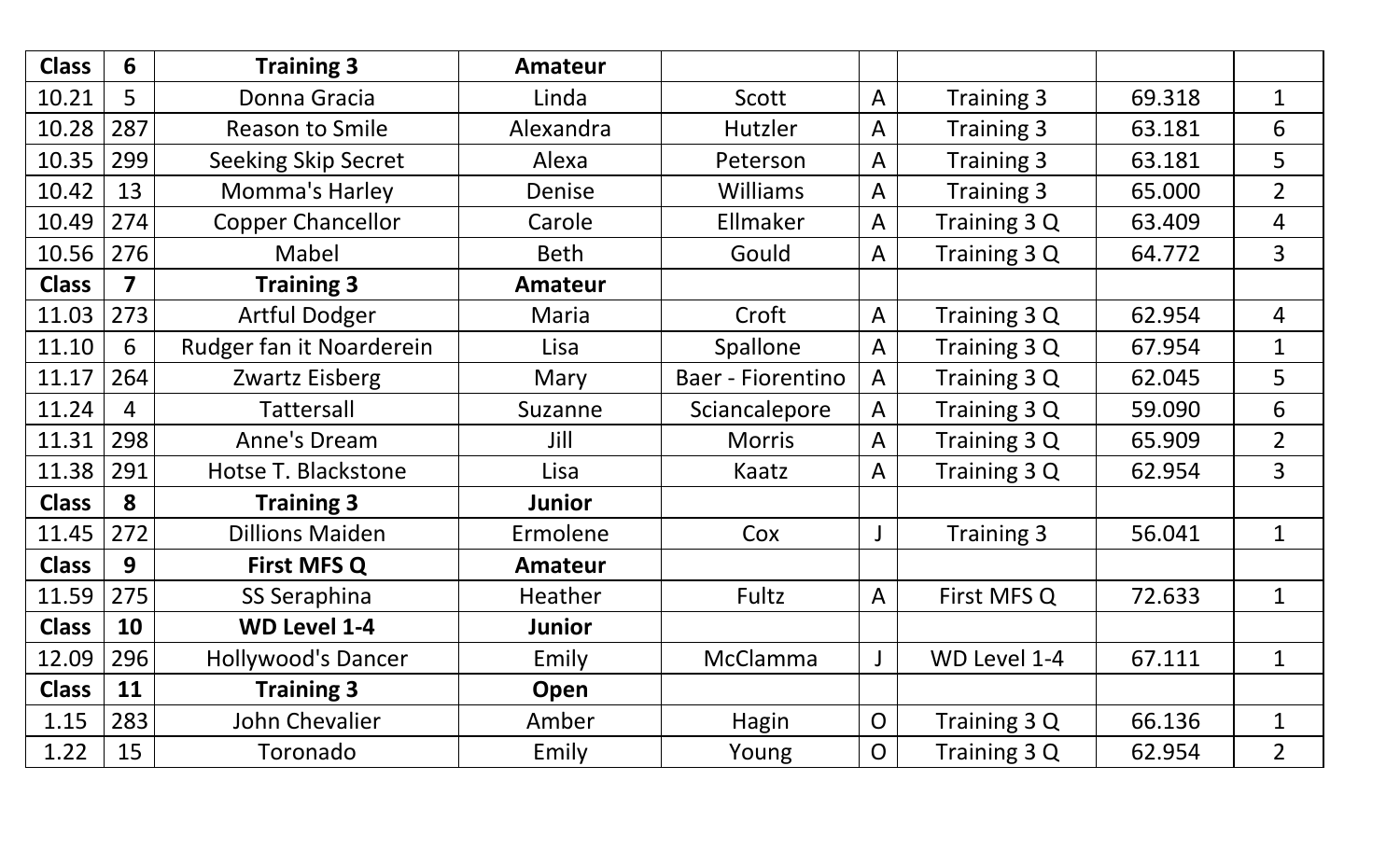| <b>Class</b> | 12  | Fourth 1                 | Open            |                   |                |              |        |                |
|--------------|-----|--------------------------|-----------------|-------------------|----------------|--------------|--------|----------------|
| 1.29         | 8   | South Boston             | Annie           | Stockdale         | $\overline{O}$ | Fourth 1     | 62.972 | $\mathbf{1}$   |
| <b>Class</b> | 13  | Second 1                 | Open            |                   |                |              |        |                |
| 1.36         | 277 | Revolver                 | Dean            | Graham            | $\overline{O}$ | Second 1     | 67.121 | $\mathbf{1}$   |
| <b>Class</b> | 14  | Third 3                  | Open            |                   |                |              |        |                |
| 1.43         | 278 | Peron's Paris            | Suzanne         | Graham            | $\overline{O}$ | Third 3      | 64.487 | $\mathbf{1}$   |
| <b>Class</b> | 15  | <b>Intro B</b>           | <b>Junior</b>   |                   |                |              |        |                |
| 1.50         | 268 | <b>Imperial Sunrise</b>  | Cassandre       | <b>Broad</b>      |                | Intro B      | 62.812 | $\overline{3}$ |
| 1.57         | 265 | Misu Koran III           | Jessalynn       | <b>Bennett</b>    |                | Intro B Q    | 57.812 | $\overline{4}$ |
| 2.04         | 293 | <b>Sweet Princess Di</b> | <b>McKenzie</b> | Lay               |                | Intro B Q    | 65.937 | $\overline{2}$ |
| 2.11         | 266 | Dante                    | Melody          | <b>Boock</b>      |                | Intro $BQ$   | scr    | scr            |
| 2.18         | 272 | <b>Dillions Maiden</b>   | Ermolene        | Cox               |                | Intro B Q    | 66.250 | $\mathbf{1}$   |
| <b>Class</b> | 16  | <b>WD Level 1-3</b>      | <b>Amateur</b>  |                   |                |              |        |                |
| 2.25         | 289 | <b>Lil Ruff Pistol</b>   | Carole          | Jackson           | $\mathsf{A}$   | WD Level 1-3 | scr    | scr            |
| <b>Class</b> | 17  | <b>WD Intro 4</b>        | <b>Junior</b>   |                   |                |              |        |                |
| 2.43         | 288 | <b>Hollywoods Dancer</b> | Jayci           | <b>Ihlenfeldt</b> |                | WD Intro 4   | 69.482 | $\mathbf 1$    |
| 2.52         | 1   | Mr. Boggie Mac           | Emma            | Remisiewicz       |                | WD Intro 4   | 68.448 | $\overline{2}$ |
| <b>Class</b> | 18  | Second 3 Q               | <b>Amateur</b>  |                   |                |              |        |                |
| 3.01         | 294 | Peron's Paris            | Sandra          | Lucas             | A              | Second 3 Q   | 65.487 | $\mathbf{1}$   |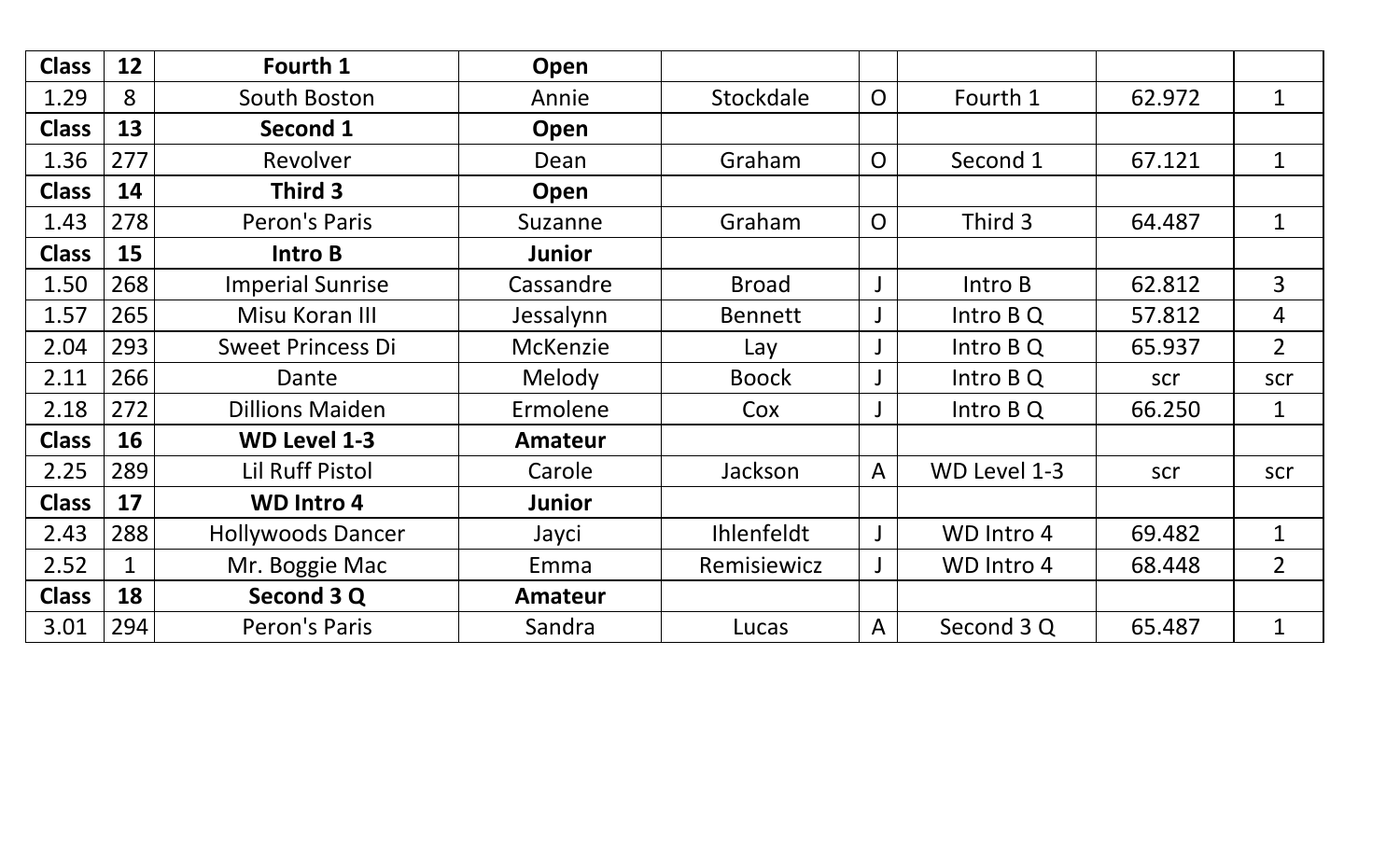| <b>Class</b> | 19  | <b>Training 1</b>          | Amateur/Open    |                 |                |                   |        |                |
|--------------|-----|----------------------------|-----------------|-----------------|----------------|-------------------|--------|----------------|
| 8.00         | 280 | Toniano                    | Andrea          | Grasso-Burros   | $\mathsf{A}$   | Training 1 (ROT)  | 65.869 | $\mathbf{1}$   |
| 3.22         | 269 | <b>Magnum's Guardian</b>   | Pat             | <b>Broekema</b> | $\overline{O}$ | Training 1        | scr    | scr            |
| 3.29         | 281 | Wyndsor                    | Andrea          | Grasso-Burros   | $\mathsf{A}$   | Training 1        | 65.652 | $\overline{2}$ |
| 3.36         | 4   | <b>Tattersall</b>          | Suzanne         | Sciancalepore   | A              | Training 1        | 61.521 | 4              |
| 3.43         | 287 | <b>Reason to Smile</b>     | Alexandra       | Hutzler         | $\mathsf{A}$   | Training 1        | 64.347 | $\overline{3}$ |
| <b>Class</b> | 20  | <b>Training 2</b>          | Amateur/Open    |                 |                |                   |        |                |
| 3.50         | 298 | Anne's Dream               | Jill            | <b>Morris</b>   | $\mathsf{A}$   | Training 2        | 66.346 | $\overline{2}$ |
| 3.57         | 13  | <b>Momma's Harley</b>      | Denise          | <b>Williams</b> | $\mathsf{A}$   | <b>Training 2</b> | 66.923 | $\mathbf{1}$   |
| 4.04         | 299 | <b>Seeking Skip Secret</b> | Alexa           | Peterson        | $\mathsf{A}$   | Training 2        | 65.576 | $\overline{3}$ |
| 4.11         | 276 | Mabel                      | <b>Beth</b>     | Gould           | $\mathsf{A}$   | Training 2        | 63.461 | 4              |
| 4.18         | 269 | <b>Magnum's Guardian</b>   | Pat             | <b>Broekema</b> | $\overline{O}$ | Training 2        | scr    | scr            |
| <b>Class</b> | 21  | First 3                    | <b>Amateur</b>  |                 |                |                   |        |                |
| 4.25         | 263 | <b>SS Sambuca</b>          | Karin           | Andra           | $\mathsf{A}$   | First 3           | 67.058 | $\overline{2}$ |
| 4.32         | 275 | SS Seraphina               | Heather         | Fultz           | $\mathsf{A}$   | First 3 Q         | 67.955 | $\mathbf{1}$   |
| 4.39         | 11  | <b>NoTorious</b>           | <b>Michelle</b> | Velasco         | $\mathsf{A}$   | First 3 Q         | 65.147 | $\overline{3}$ |
| <b>Class</b> | 22  | First 3                    | Open            |                 |                |                   |        |                |
| 4.46         | 283 | John Chevalier             | Amber           | Hagin           | $\overline{O}$ | First 3 Q         | 59.117 | $\overline{2}$ |
| 4.53         | 279 | Justice                    | Suzanne         | Graham          | $\overline{O}$ | First 3           | 68.235 | $\mathbf{1}$   |
|              |     |                            |                 |                 |                |                   |        |                |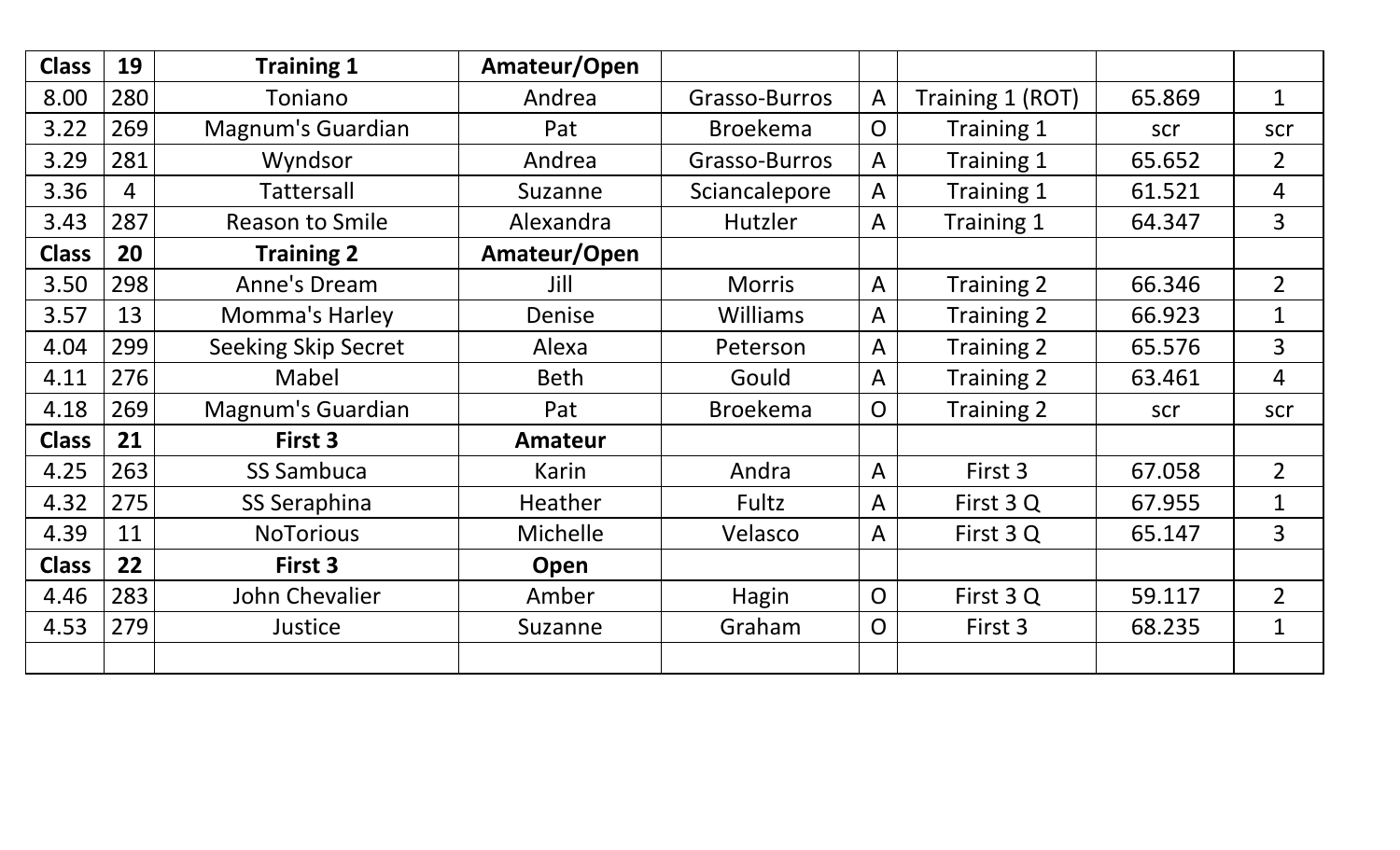| Ring 2       |     | <b>Vickie Rollack (L)</b> |                         |                        |              |              |            |                |
|--------------|-----|---------------------------|-------------------------|------------------------|--------------|--------------|------------|----------------|
|              | No. | <b>Horse</b>              | <b>Rider First Name</b> | <b>Rider Last Name</b> | <b>As</b>    | <b>Test</b>  | Percentage | Placing        |
| <b>Class</b> | 23  | <b>Intro A</b>            | <b>Amateur</b>          |                        |              |              |            |                |
| 8.00         | 16  | <b>Ellinoir</b>           | Anne                    | Raisner                | $\mathsf{A}$ | Intro A      | 72.813     | $\mathbf{1}$   |
| 8.07         | 7   | <b>Brown Bunny GSF</b>    | Joann                   | <b>Stewart</b>         | A            | Intro A      | 70.312     | $\overline{2}$ |
| 8.21         | 10  | Leon                      | Mary                    | <b>Teter</b>           | A            | Intro A      | 63.125     | $\overline{3}$ |
| <b>Class</b> | 24  | Intro C                   | <b>Amateur</b>          |                        |              |              |            |                |
| 8.14         | 297 | Fortunate                 | Dawn                    | McLane                 | $\mathsf{A}$ | Intro C      | 73.000     | $\mathbf{1}$   |
| 8.28         | 284 | Czechmate                 | Ellen                   | Hartley                | A            | Intro C      | 64.750     | $\overline{2}$ |
| <b>Class</b> | 25  | First 1                   | <b>Amateur</b>          |                        |              |              |            |                |
| 8.35         | 273 | <b>Artful Dodger</b>      | Maria                   | Croft                  | A            | First 1      | 62.407     | $\overline{2}$ |
| 8.42         | 300 | <b>Chips Ahoy</b>         | Karen                   | Putzke                 | A            | First 1      | 60.925     | $\overline{3}$ |
| 8.49         | 5   | Donna Gracia              | Linda                   | Scott                  | A            | First 1      | 70.555     | $\mathbf{1}$   |
| <b>Class</b> | 26  | <b>WD Level 1-2</b>       | <b>Amateur</b>          |                        |              |              |            |                |
| 8.56         | 289 | <b>Lil Ruff Pistol</b>    | Carole                  | Jackson                | A            | WD Level 1-2 | scr        | scr            |
| <b>Class</b> | 27  | <b>WD Intro 3</b>         | Junior                  |                        |              |              |            |                |
| 9.14         | 288 | <b>Hollywoods Dancer</b>  | Jayci                   | Ihlenfeldt             |              | WD Intro 3   | 63.333     | $2^{\circ}$    |
| 9.23         |     | Mr. Boggie Mac            | Emma                    | Remisiewicz            |              | WD Intro 3   | 62.708     | $\overline{3}$ |
| 9.32         | 12  | Oleana's Smokin Jet       | Hannah                  | Whray                  |              | WD Intro 3   | 76.250     | $\mathbf{1}$   |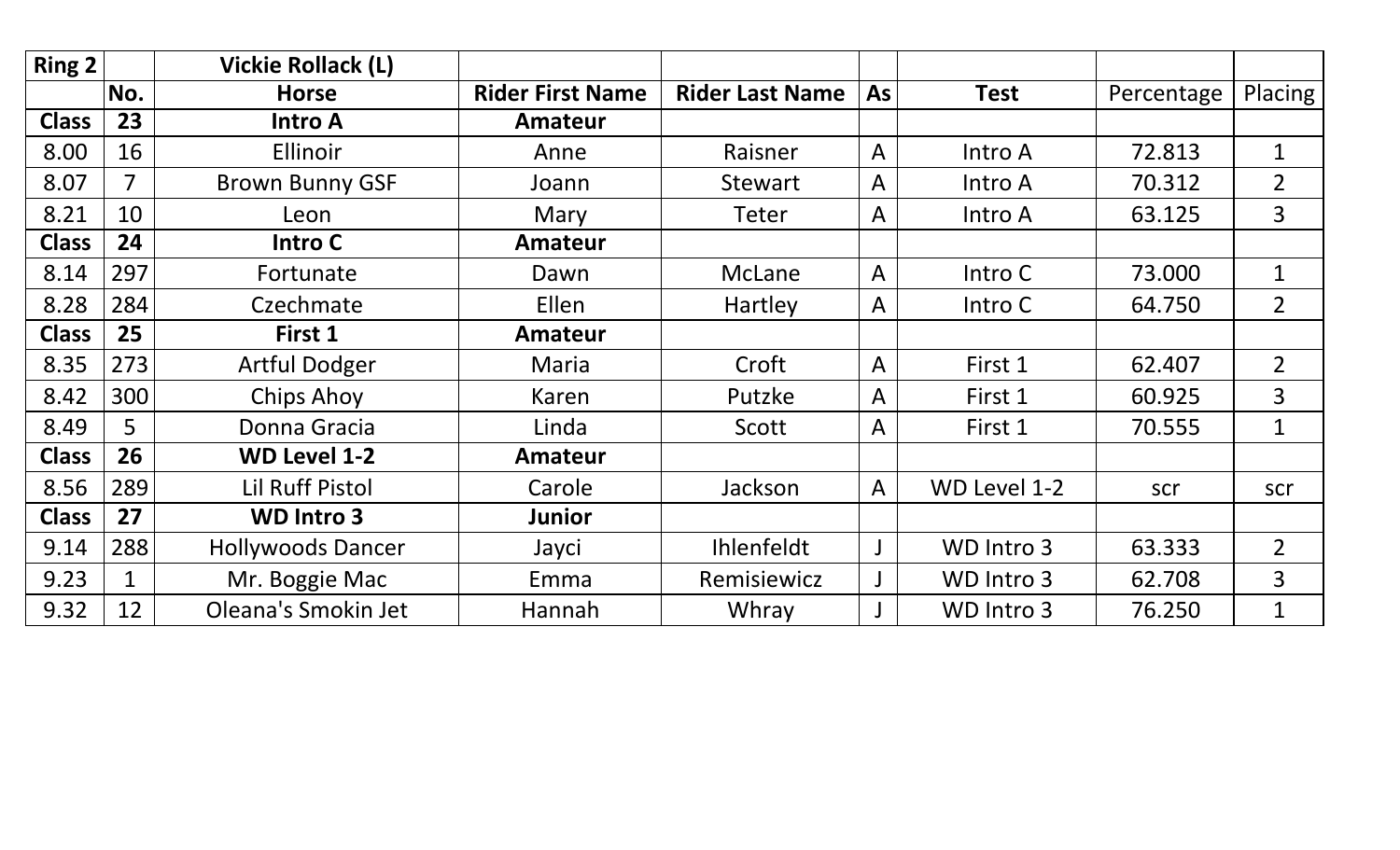| <b>Class</b> | 28             | <b>WD Intro 2</b>        | <b>Amateur</b>  |                   |              |                   |        |                |
|--------------|----------------|--------------------------|-----------------|-------------------|--------------|-------------------|--------|----------------|
| 9.41         | $\overline{3}$ | Cool Charizma            | Angie           | Roberts           | $\mathsf{A}$ | WD Intro 2        | 56.458 | 5              |
| 9.50         | 282            | <b>Act Naturally</b>     | Heather         | Hackney           | A            | <b>WD Intro 2</b> | 61.458 | 3              |
| 10.25        | 285            | <b>Imagine That</b>      | Kathy           | Hoene             | A            | WD Intro 2        | 61.666 | $\overline{2}$ |
| 10.34        | 286            | On Target                | Andrea          | Hollinger         | A            | <b>WD Intro 2</b> | 65.416 | $\mathbf{1}$   |
| 10.43        | 267            | Kissandra EO             | Angela          | <b>Bouck</b>      | A            | <b>WD Intro 2</b> | 57.500 | 4              |
| <b>Class</b> | 29             | <b>WD Intro 4</b>        | <b>Amateur</b>  |                   |              |                   |        |                |
| 10.04        | 292            | Briga San                | Pam             | Klavon            | A            | WD Intro 4 (ROT)  | 66.034 | $\mathbf{1}$   |
| 10.52        | 270            | Heza Barpasser Kid       | Jackie          | <b>Brotski</b>    | $\mathsf{A}$ | WD Intro 4 Q      | scr    | scr            |
| <b>Class</b> | 30             | <b>WD Basic 2</b>        | Junior          |                   |              |                   |        |                |
| 11.01        | 14             | <b>KK Magic Pudden</b>   | Hannah          | <b>Williams</b>   |              | <b>WD Basic 2</b> | 66.527 | $\mathbf{1}$   |
| <b>Class</b> | 31             | First 2                  | <b>Amateur</b>  |                   |              |                   |        |                |
| 10.11        | 264            | Zwartz Eisberg           | Mary            | Baer - Fiorentino | $\mathsf{A}$ | First 2 (ROT)     | 63.750 | $\overline{3}$ |
| 10.18        | 6              | Rudger fan it Noarderein | Lisa            | <b>Spallone</b>   | $\mathsf{A}$ | First 2 (ROT)     | 65.000 | $\overline{2}$ |
| 11.10        | 263            | <b>SS Sambuca</b>        | Karin           | Andra             | A            | First 2           | 68.125 | $\mathbf{1}$   |
| <b>Class</b> | 32             | <b>Intro A</b>           | Junior          |                   |              |                   |        |                |
| 11.17        | 265            | Misu Koran III           | Jessalynn       | <b>Bennett</b>    |              | Intro A           | 62.500 | $\overline{2}$ |
| 11.24        | 293            | <b>Sweet Princess Di</b> | <b>McKenzie</b> | Lay               |              | Intro A           | 66.562 | $\mathbf 1$    |
| 11.31        | 266            | Dante                    | Melody          | <b>Boock</b>      |              | Intro A           | scr    | scr            |
| <b>Class</b> | 33             | <b>WD Level 1-1</b>      | Open            |                   |              |                   |        |                |
| 11.38   290  |                | Huntin for O'Henry       | Wendy           | <b>Jeffries</b>   | $\Omega$     | WD Level 1-1      | 62.567 | 1              |
| <b>Class</b> | 34             | <b>WD Intro 3</b>        | Amateur         |                   |              |                   |        |                |
| 11.47        | 2 <sup>1</sup> | Mr. Boggie Mac           | Taffy           | Remisiewicz       | $\mathsf{A}$ | WD Intro 3        | 55.833 | $\overline{2}$ |
| 11.56        | 292            | Briga San                | Pam             | Klavon            | A            | WD Intro 3        | 65.625 | $\mathbf 1$    |
| 12.05        | 270            | Heza Barpasser Kid       | Jackie          | <b>Brotski</b>    | A            | WD Intro 3        | scr    | scr            |